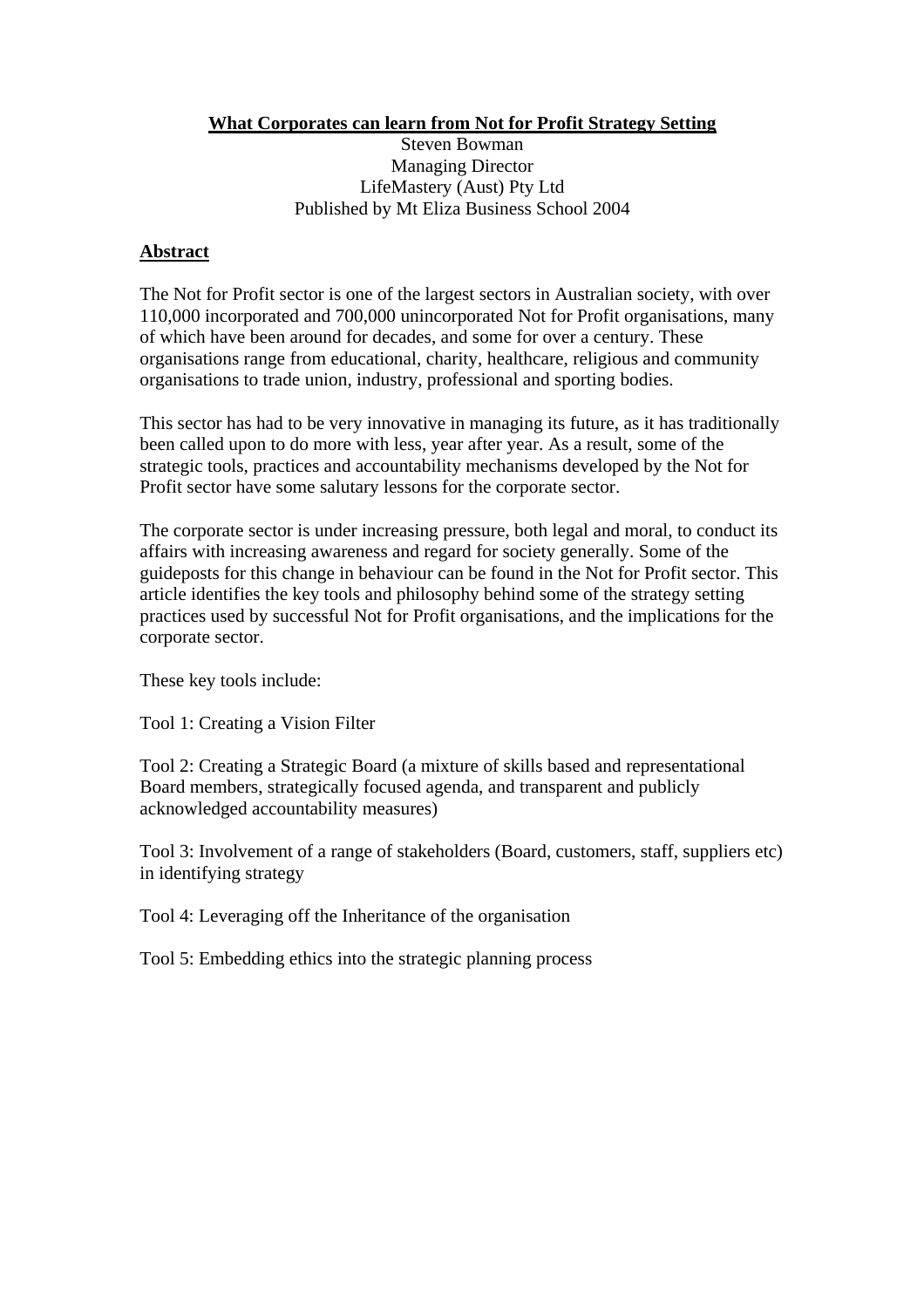## **Introduction**

Not for Profit organisations have been around for centuries, and have developed certain characteristics that have ensured that they survive and prosper in an environment where their finances are increasingly limited and the majority of their projects are developed and managed by volunteers. Some of Australia's largest providers of services are from the Not for Profit sector.

These characteristics of successful Not for Profit organisations essentially revolve around their strategy setting processes. Some of these processes have been uniquely developed by the Not for Profit sector, and include:

- Creating a Vision Filter
- Creating a Strategic Board
- Stakeholder involvement in strategy setting
- Leveraging off the inheritance of the organisation, and
- Embedding ethics into the strategic planning process

# **Tool One: Creating a Vision Filter**

Not for Profit organisations have a powerful sense of purpose. They are typically created to fulfil a vision or a need of a group of people, and most often have the ethos of adding value to society and "doing good" generally. They have very strong views on what is appropriate, what are core values for the organisation, and what is their core purpose. All Not for Profit organisations have either a formal Vision/Mission statement, or such a strong sense of purpose that this has not needed to be defined in words. The key benefit of this sense of purpose, or Vision, is that it attracts people and resources to that organisation, hence the strong history of volunteer time or resource donation to the Not for Profit sector. This sense of purpose provides guidance to the organisation in good times and bad.

Corporates, on the other hand, often do not have this strong sense of purpose, and whilst they may be successful in the production of goods or services for their markets, may find it difficult to attract or keep staff, customers and resources, and very difficult to stay focused on their core activities.

The Not for Profit sector is very successful at creating Vision statements that actually guide what the organisation does. Successful Not for Profits create Vision statements that act as filters for all activities and programs that they are involved in.

Vision statements provide the context where the Board, the staff, constituents and the public all share a common expectation of the organisation. This common expectation can be one of the organisations most powerful management tools, as well as a powerful marketing message.

The issue of what is a Vision Statement and what is a Mission Statement is a vexed question that often gets organisations derailed during their planning sessions. The difference is often explained as 'Vision is where we want to be', 'Mission describes where we are today'. In the context of the planning process, it is irrelevant whether the Statement is called a Vision or a Mission Statement.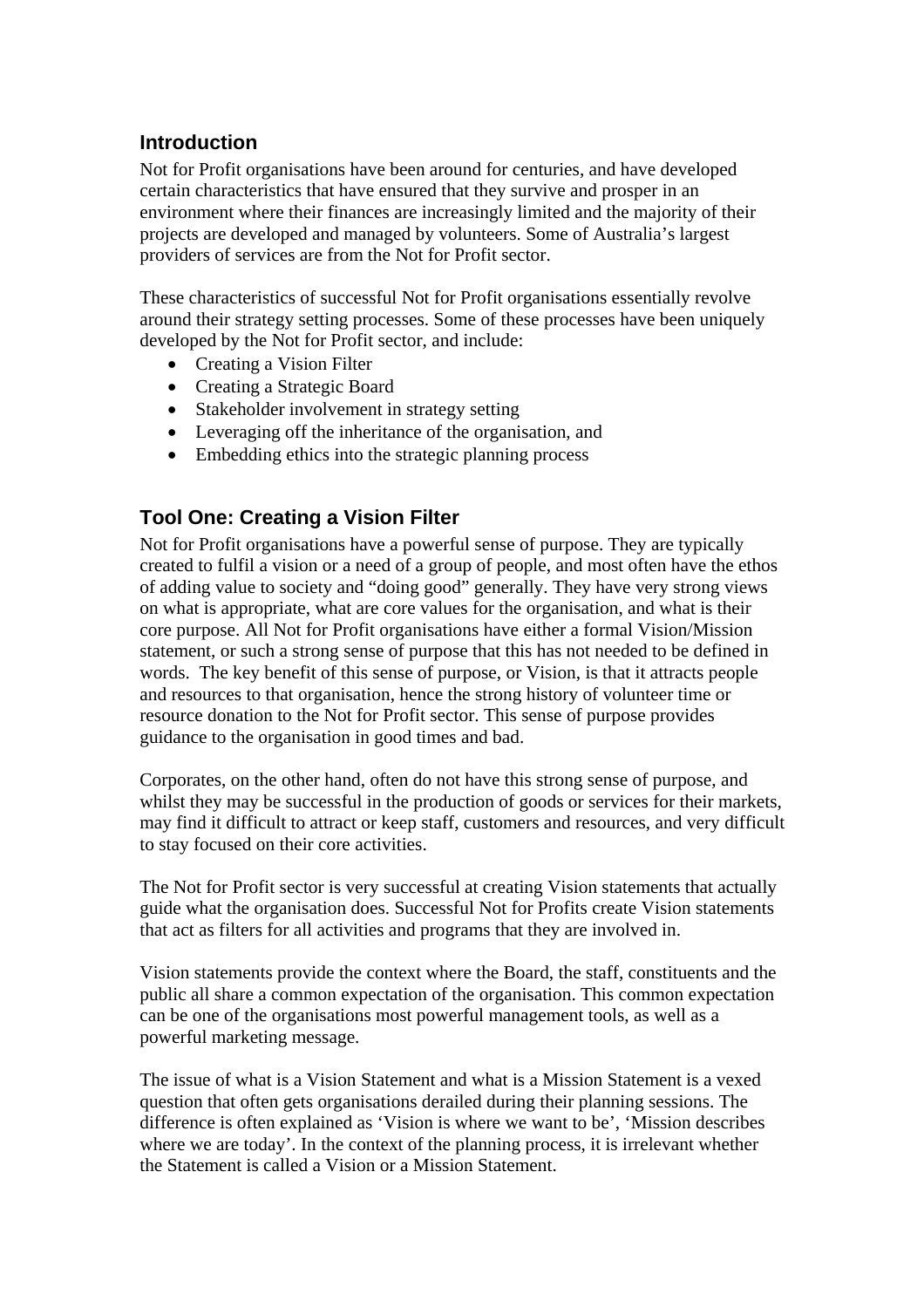If a corporate has a current Vision or Mission statement, conduct the following exercise. Take each of the substantive words in the statement, and ask the questions

- a. What is the corporate actually doing to ensure that the intent behind this word/concept is embedded into all programs and services of the corporate. After all, the Board has agreed that the Vision/Mission statement embodies the guiding principles behind all the corporate stands for.
- b. How are all new or proposed programs filtered through the statement to ensure that the intent of the Vision/Mission statement is structured in to the program.
- c. Are the Board and staff able to express the key concepts and intent behind the Vision/Mission statement? The exact words are not important, but the intent is crucial. $1$

## **Tool Two: Creating a Strategic Board**

The nature of Not for Profit organisations has meant that they typically have to hold themselves more accountable than their corporate counterparts. The volunteer nature of their Boards has meant that Board members have been most interested in being efficient, effective and accountable, because, after all, they donate their time and don't want it wasted on meaningless activity or rubber stamping projects. This in turn has led to the creation of Strategic Boards.

This increased awareness of accountability has led to a number of worthwhile practices that corporates could emulate.

Firstly, Not for Profit Boards are typically made up of Non-executive Directors, chosen either for their representation of a certain sector, or their skills necessary to move the organisation forward. A mixture of representation and skills based Board members is most common. The practice of Board succession planning is taken seriously, with Board skills analysis providing key planning guidelines for the Board, and allowing the board to focus on extracting the most value from Board members.

Secondly, Not for Profit Boards are focused on public and member accountability, and typically reflect this by providing annual reports that provide appropriate details of strategic plans, achievement against strategic plan success measures, forward projections for future years and how these tie in to the strategic plan. One of the best examples of this is the Epilepsy Association Australia's annual report, which covers areas under headings such as" What we are, What we do, Key influences in year, Key strategies, Planned for this year, Achieved this year, Planned for next year, Outlook and issues, Performance targets for next two years, Why selected, Progress in achieving, and Benchmark comparisons. 2

Other accountability measures include Board appraisal systems that allow the Board to reflect upon its own performance in light of the strategic plan and other agreed measures.

Thirdly, Not for Profit organisations are skilled at ensuring that the CEO is accountable to the Board. The CEO's performance is typically reviewed at least annually, if not biannually. Directors of a Not for Profit are most often in that position because they share the same values as the organisation, and will protect those values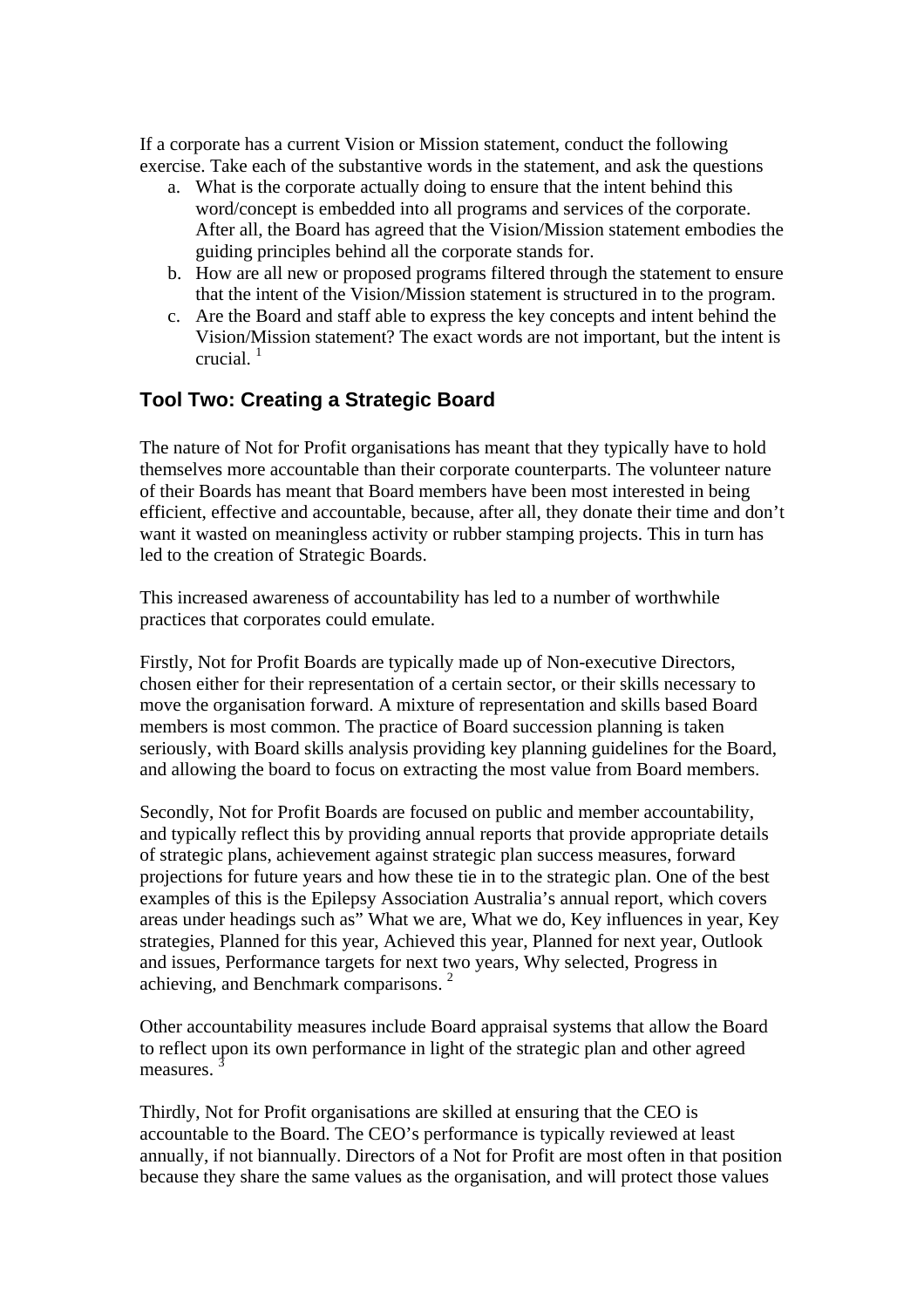even against a strong-willed CEO. Whilst this can be a continual source of annoyance for the CEO, it does protect the organisation from staff who might wish to take the organisation in a direction at odds with the Boards wishes. 4

Fourthly, because the Not for Profit is typically focused on its core purpose, the agenda for the Board meetings often reflects the strategic plan, which in turn reflects the core purpose of the organisation. This ensures the Board is focused on those key activities they have already agreed are the most important things to the organisation. Most corporates, on the other hand, have very operational agendas that reflect how well particular projects or Divisions are going, rather than their contribution to the achievement of the strategic plan. Corporates should review the agenda of their Board meetings to ensure that the following are included: inclusion of a consent agenda item, declaration of conflict of interest, financial reports, Board Operation reports from Board committees (eg Finance/audit, Succession Planning and Compliance committees), reports on outcomes from relevant action plans from the strategic plan, professional Board development, other business, and a section on changes to the strategic environment.  $\frac{1}{1}$ 

## **Tool Three: Stakeholder involvement in strategy setting**

Not for Profits typically have a number of stakeholders that are interested in being part of the organisation. These stakeholders are often invited to participate in strategic planning, as it cements the relationship as well as adds value to the planning process through the additional perspectives and skills of the participants. For example, the Australasian Institute of Banking and Finance (AIBF) invited 76 stakeholders to participate in its strategic planning session. These stakeholders included strategists from the major financial institutions, CEOs of similar Not for Profits (eg the Insurance Institute, the Financial Planners Association, the Australian Society of Corporate Treasurers), senior HR staff of financial institutions, students, older members, non-members, and academics.

The most effective strategic planning process involves those people who can add value to that process. It is a mistake to use only the senior staff of the organisation in the planning process. Senior staff, constituent representatives, supporters of the organisation, perhaps even some 'competitors' should be considered for the planning team. Planning teams made up of only staff leaders or the Board may not be functional, as there is a tendency for CEOs to attempt to create something distinctive during their term, and often 'pet' projects get emphasised.

The first step in the strategic planning process is to identify those individuals necessary to the development of a Strategic Plan for the organisation, and to get support from these individuals for the planning process. These individuals should be chosen for their knowledge and skills, not just for their position in the hierarchy. Included should be a mix of constituents, Board members, senior staff and some outside people who are not as familiar with the operations of the organisation. There is no ideal number of participants for the planning team, but it should encompass individuals who represent different skill levels in knowledge, expertise and thinking styles, and more importantly, in group dynamics. The group could be anything from five (5) people up to seventy six (76). The facilitation of these groups will differ depending on size, but the outcome will be very similar.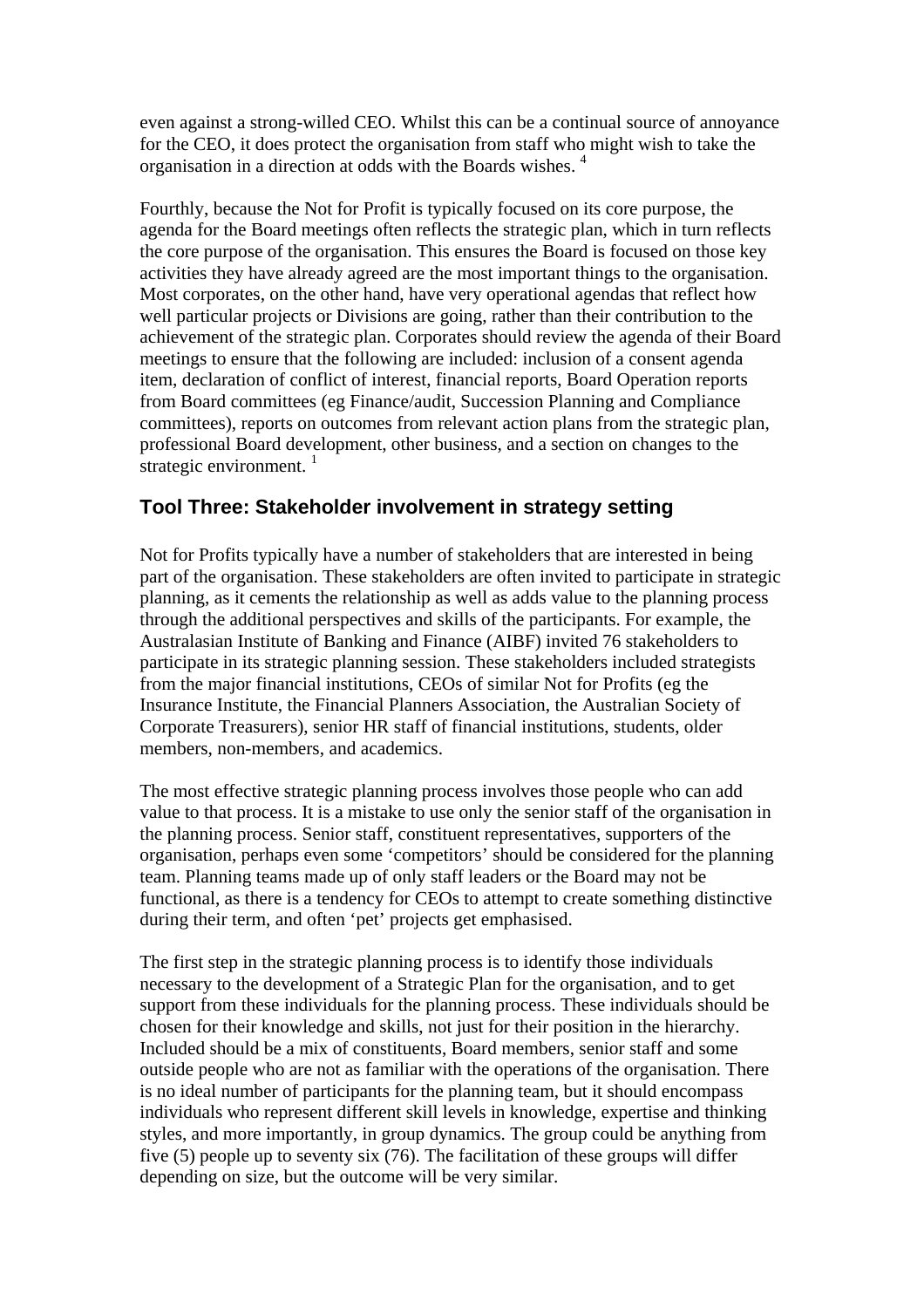The roles of the various groups in the strategic planning process can be summarised as:

- The Board monitoring role: The Board ultimately approves the Strategic Plan, but does not necessarily formulate the Strategic Plan. Board members may participate in the planning process, but they do so as individuals, not as a formally constituted meeting of the Board. The Board then monitors the achievement of the Strategic Plan, and undertakes corrective action where required.
- The CEO implementing and controlling role: The CEO sets the climate and tone of the strategic planning process, establishes the planning group, and ensures the Action Plans are completed on time and have appropriate control and measurement systems in place.
- Senior staff implementing role: Senior staff duplicate the CEO's role within their respective departments, maintain communications between the Board/CEO and other staff, provide functional guidance to other staff, and report on progress of the Action Plans.
- Stakeholders expert advice or representative role. Stakeholders could represent a current or potential consumer base, key suppliers, and indirect competitors.  $<sup>1</sup>$ </sup>

# **Tool Four: Leveraging off the Inheritance of the organisation**

Many Not for Profit organisations have a long and distinguished history, and are proud of this inheritance whilst at the same time remaining relevant and essential in present day society. One of the major strengths of a Not for Profit organisation is that its Inheritance is a coalescing factor that partially drives the values of the organisation and partially attracts people to the culture of the organisation.

All organisations have a history, some of which may be more colourful than others. The Australian Funeral Directors Association published a book "No Funerals on Picnic Day" which traces the history of the profession and the Association over many years, and the impact of this history on the profession<sup>5</sup>. The IOOF commissioned a book in 1991, written by Geoffrey Blainey, which captures the flavour and work of the IOOF which the organisation felt was in danger of fading away.<sup>6</sup> Whatever the qualitative aspects of their backgrounds, it is nevertheless critical for organisations, especially corporate organisations, to have a sense of their past.

Too often organisations have tenuous links with their history. The reasons can vary from loss of key Board members, loss of long-serving staff, involvement of younger people, involvement of personnel that come from different corporate cultures, or an emphasis on making money or raising finances as an end in itself, rather than the reward for achieving a core purpose.

An organisation needs to establish the importance of the history of the organisation, the original purposes of the organisation and how they align with current purposes, and the importance that customers and constituents place on the Inheritance Factor. To ignore this, risks that customers and constituents no longer see the relevance of the organisation, and move elsewhere.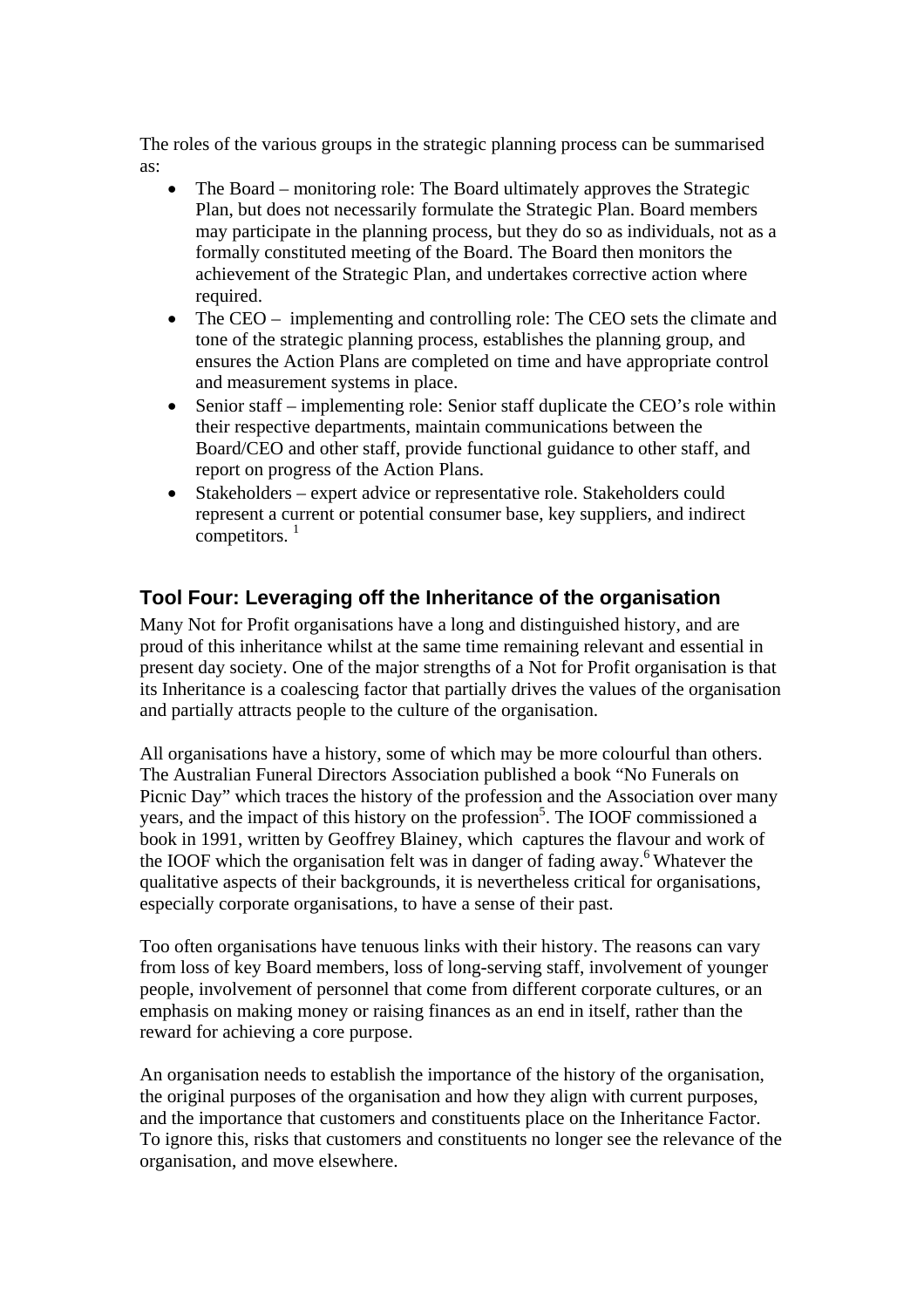# **Tool 5: Embedding Ethics into Strategic Planning**

The Not for Profit sector has always been preoccupied with ethics. The creation of Codes of Conduct and Codes of Ethics predate any formal legal attempt to codify ethical behaviour. Charitable, trade and professional Not for Profit organisations date back to the  $17<sup>th</sup>$  century, and there is evidence of Codes of Ethics from this era. It is not surprising, then, that the Not for Profit sector is using ethics as a major strategic tool.

One of the most innovative uses of ethics, pioneered by Enterprise Care and now in use in Not for Profit organisations throughout Australia, is the embedding of ethical decision making into the strategic planning process. This has been illustrated in the development of the SCORE analysis as part of the Strategic Planning process. The SCORE analysis leads the strategic planning team through an environmental analysis that includes Strengths, Challenges, Opportunities, Risks and Ethics. The ethical component is also embedded into the creation of action plans, where each strategy is drilled down into specific action plans with the following elements:

Scope, Start date, Completion date, Resources, Project Manager, Success Measure and Ethics.

The Ethics element poses the question: are there any issues of rights, responsibilities, obligations or fairness inherent in what we plan to do in this action plan. If any issues are raised, then these are considered and rewritten into the Scope of the action plan.

Examples of the embedding of ethics into Action Plans of the Strategic Plan include:

#### **Action Plan 1.2** – Who should comprise our membership?

**Scope:** Environmental scan of all possible members eg (overseas, associates, OHS, technicians and equipment suppliers, Pharmacy assistants etc), identify potential organisations that can create value links, create Memorandum of Understanding's (MOU) with identified organisations

Resources: Office personnel

**Start Date:** November 2003

**Completion:** May 2004

**Project Manager:** SB

**Success Measures:** Establishment of new member category. Establish MOU's with 50% of all identified organisations.

**Ethics:** Confidentiality with sharing information. Obligations in relationships. Sharing of same value systems.

#### **Action Plan 3.1** – Establish Volunteer Program

**Scope:** Establish resource file on Volunteer Co-ord positions/agencies, contact Volunteering Victoria, research how other Organisations fund it/do it, develop Position Description and scope of role, budget including income streams/resources **P**roject Plan to Committee of Management

**Resources:** Allocation of administration time

**Start Date:** December 2002

**Completion:** February 2003

**Project Manager:** FM

**Success Measures:** Committee of Management signs off on Project Plan **Ethics:** Document ethics and rights of Volunteers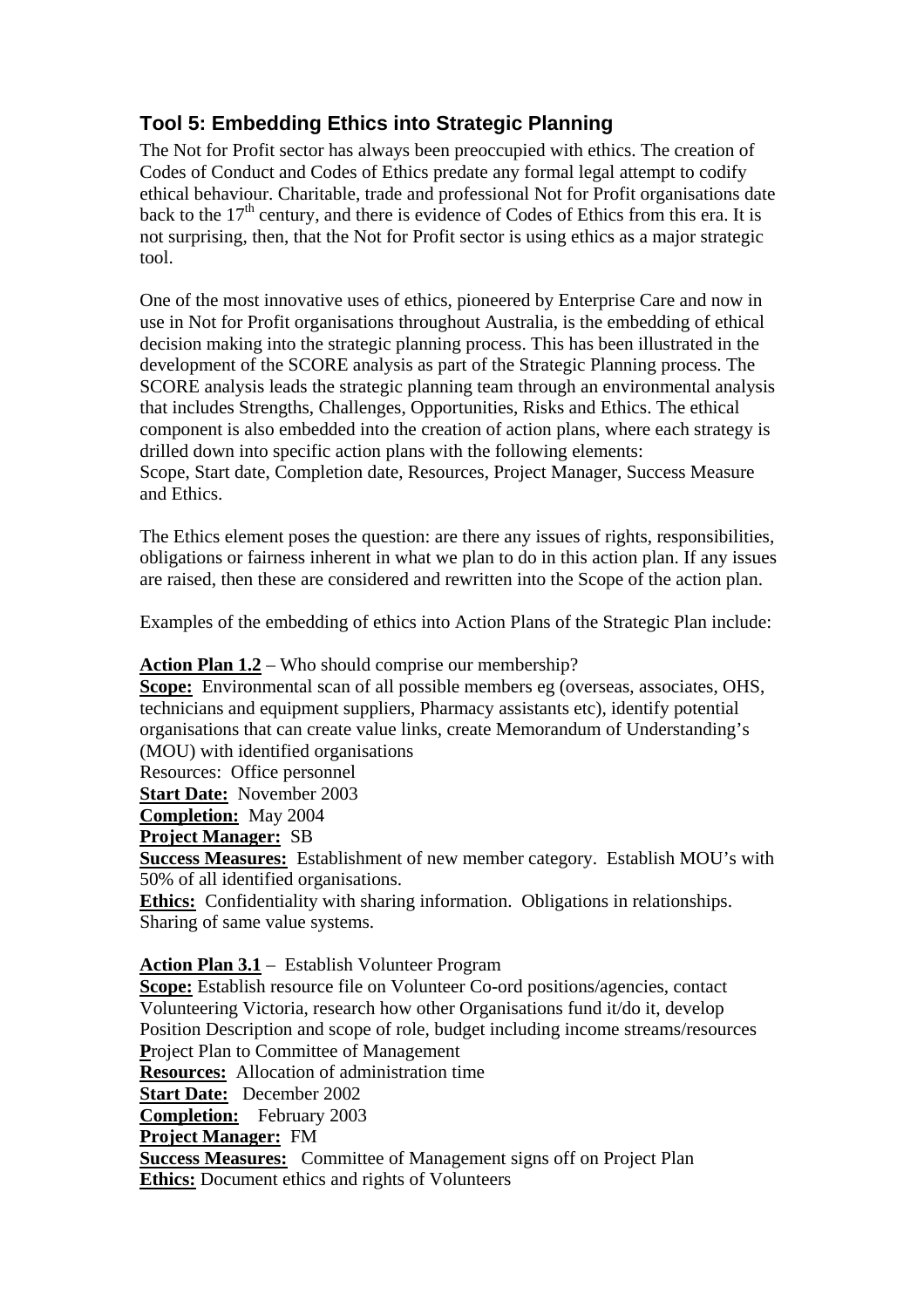**Action Plan 5.1** – Identification of all current member services. **Scope:** Identify current services and identify any gaps between current services and what we should be providing. **Resources:** Staff time **Start Date:** February 2003 **Completion:** March 2003 **Project Manager:** GS **Success Measures:** Report for the project manager **Ethics:** Are we disadvantaging any members by reducing some service?

This simple but powerful technique ensures that the organisation considers ethical questions before embarking on specific actions.  $\frac{1}{1}$ 

In today's environment of societal discomfort with corporate behaviour, this simple Not for Profit technique has powerful implications for the corporate sector.

#### **Summary**

This article explores five processes for strategy setting developed by the Not for Profit sector, and their implications for the corporate sector.

Creating a Vision filter ensures that the core values and core purpose of the organisation guide it through its life, and provide a built in innovation process whereby all activities are filtered through the Vision statement, and ideas and products that enable the organisation to achieve its Vision are created.

Corporates have been urged by regulators such as ASIC and by professional bodies such as the Australian Institute of Company Directors, to create Strategic Boards that are focused on the future, not short term gains, and Not for Profit organisations lead the way in these types of Boards. The use of a mix of representational and skills based Board members, succession planning for the Board, strategic annual reports, Board appraisal systems, CEO reviews and strategic Board agendas are all symptomatic of the Strategic Board.<sup>7</sup>

Extended stakeholder involvement in the strategic planning group adds value to the process, and ensures that management (or the Board) do not get carried away with "pet" projects.

Understanding and celebrating the inheritance of the organisation is a powerful way to communicate the values and integrity of the organisation, and maximise the possibility of the best elements of the organisation being carried into the future.

Embedding ethics into the strategic planning process ensures that ethical issues are addressed before they become problems. It also makes sense that the corporate promote the use of ethical strategic planning, both within the organisation and to stakeholders and the public.